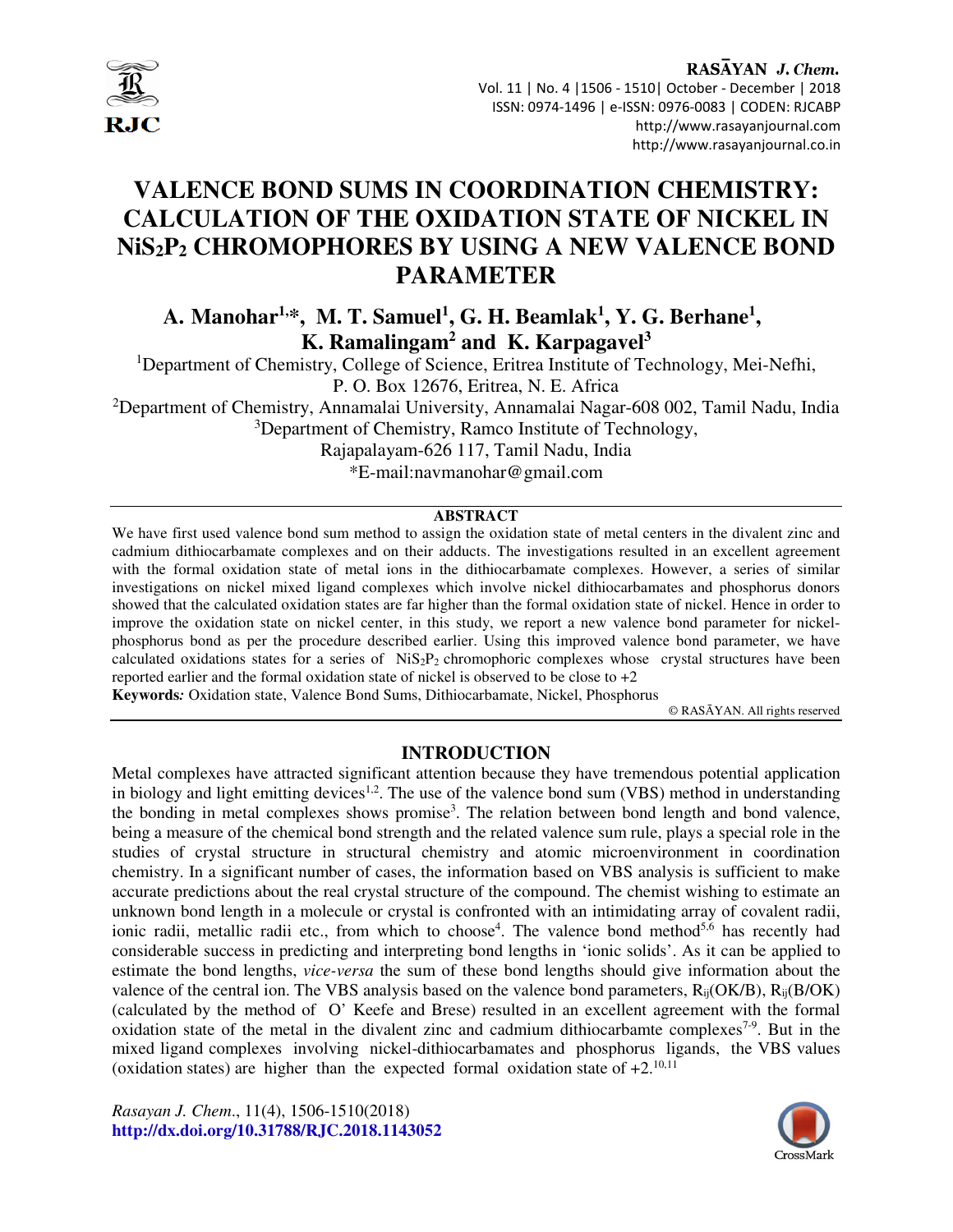To improve the VBS tremendously on nickel center in the mixed ligand complexes, the present study is undertaken by using the improved  $R_{ii}(T)$  parameter for Ni-P bond which is calculated as per the procedure described earlier by H.H.Thorp $12,13$ .

#### **EXPERIMENTAL**

#### **VBS Method**

The valence  $v_{ii}$  of a bond between two atoms i and j is defined so that the sum of all the valences from a given atom i with valence  $V_i$  obeys<sup>14</sup> $\Sigma v_{ij} = V_i$ . The most commonly adopted relationship for the variation of the bond length d<sub>ij</sub> with valence is  $v_{ij} = \exp[(R_{ij} - d_{ij}/B)]$ . Here, 'B' is taken to be a universal constant equal to 0.37. The parameter R<sub>ij</sub> is the bond valence parameter. The R<sub>ij</sub> parameters reported by three groups of authors are used in the present calculations.  $R_{ij}(OK/B)$  is defined as<sup>15</sup>:

$$
R_{ij} = r_i + r_j - [r_i r_j (\sqrt{c_i} - \sqrt{c_j})^2]/[c_i r_i + c_j r_j]
$$

Where,  $r_i$  and  $r_j$  are size parameters of the atom i and j involved in bonding and  $c_i$ ,  $c_j$  are additional parameters associated with atoms i and j. The calculations in the present analysis are based on the use of three  $R_{ij}$  parameters viz.,  $R_{ij}(OK/B)$ ,  $R_{ij}(B/OK)$  and  $R_{ij}(T)$ ,  $(OK/B)$ ,  $(B/OK)$  and  $(T)$  refer to author initials who reported  $R_{ij}$  values for various M-X bonds<sup>14,15</sup>.

#### **RESULTS AND DISCUSSION**

 $R_{ii}$  parameters available in the literature<sup>14,15</sup> for Ni–S, Ni–N, Ni–P, Ni–O are obtained from a statistical consideration of a very large number of homoleptic extended solid. Use of those  $R_{ii}$  values<sup>14-16</sup> for isolated independent molecules of metallo-organic nature yielded very high VBS values leading to an erroneous conclusion. Use of Rij values determined from homoleptic extended solids in the calculations of VBS for divalent zinc, cadmium and mercury metallo-organic compounds resulted in an excellent agreement with the formal oxidation state of the metal<sup>7-9</sup>. The observation is a clear case of a more or less ionic The observation is a clear case of a more or less ionic interaction prevailing in metallo-organic compounds involving  $d^{10}$  metal ions. For compounds which involve transition metal ions such as Mo, Mn, Cu, Fe, Ni the agreement of the calculated V, the formal oxidation states always are far higher than their formal oxidation states<sup>12,13</sup>. The valence bond sums for metal ions in isolated independent metallo-organic molecules agreed well with their formal oxidation by the use of a new set of  $R_{ij}$  parameters<sup>12,13</sup>. H. H. Thorp reported a set of new optimized  $R_{ij}(T)$  parameters for  $Ni^{+2}$ –O,  $Ni^{+2}$ –S,  $Ni^{+2}$ –N along with other data derived from isolated model compounds involving such interactions. The use of optimized  $R_{ii}(T)$  parameter for Ni-S bond improved the VBS tremendously on the parent bisdithiocarbamates of nickel(II) and the formal oxidation state of nickel is observed to be close to  $2.0<sup>17</sup>$ .

A complete survey of the literature till date reveals the fact that no further attempt has been made to provide a new set of improved R<sub>ij</sub> parameters for Ni–P bond. In this paper, we report the new Rij parameter for Ni–P bond as per the procedure described earlier<sup>12,13</sup>. On the basis of the improved  $R_{ii}$ parameter, the VBS values are calculated for a number of complexes whose crystal structures have been reported earlier. The use of the new  $R_{ii}(T)$  parameter for Ni–P bond improved the VBS significantly on the nickel center in  $NiS_2P_2$ chromophores. Valence bond parameter  $(R_{ii})$  values for Ni-S, Ni-P bonds and a representative calculation of VBS are given in Table-1 and 2 respectively.

| Table-1: Size parameters |                |                |             |  |  |
|--------------------------|----------------|----------------|-------------|--|--|
| <b>B</b> ond             | $R_{ii}(OK/B)$ | $R_{ii}(B/OK)$ | $R_{ii}(T)$ |  |  |
| Ni-P                     | 2.128          | 2.17           | 1.973       |  |  |
| $Ni-S$                   | 2.058          | 2.04           | 1.937       |  |  |

The valence bond sums (VBS) of nickel complexes are given in Table-3. The VBS values are higher in chelated phosphine complexes compared to free phosphine analogs. The higher values observed support the fact that the Ni–P bonds are more covalent and the back bonding effects are highly pronounced. Interestingly, the VBS values are significantly greater in the case of 1,2-dppe and 1,3-dppp adducts,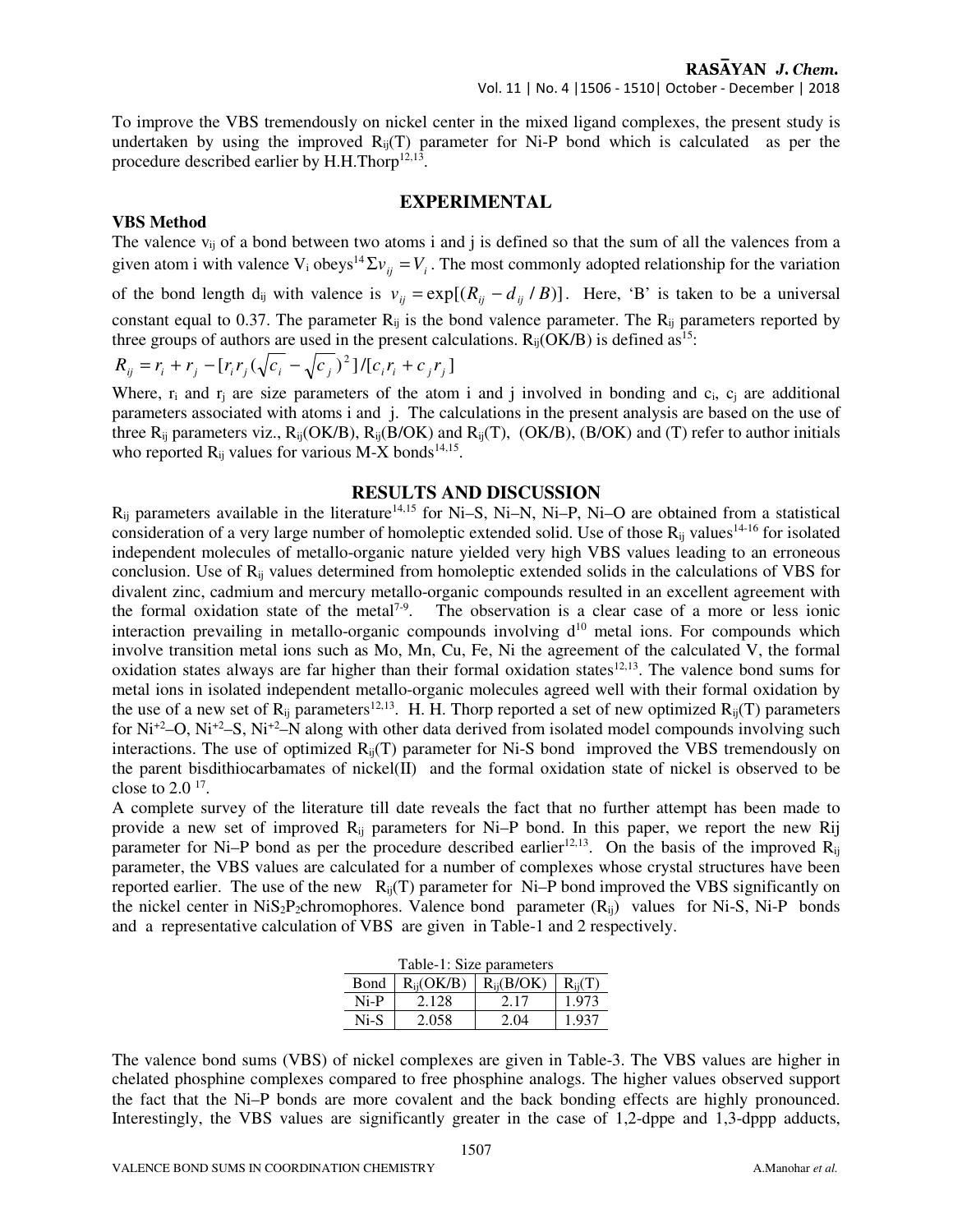which can be attributed to the very strong covalent and the back bonding effects, resulting in a shorter Ni–P bond lengths<sup>18-20</sup>, which reflect on the VBS values.

| Table-2: VDS values for $\text{INI}(4\text{-}\text{I1})$ |          |                |                |             |  |
|----------------------------------------------------------|----------|----------------|----------------|-------------|--|
| Bond                                                     | $d_{ii}$ | $V_{ii}(OK/B)$ | $V_{ii}(B/OK)$ | $R_{ii}(T)$ |  |
| $Ni-P$                                                   | 2.2149   | 0.791          | 0.886          | 0.520       |  |
| $Ni-P$                                                   | 2.2333   | 0.752          | 0.843          | 0.495       |  |
| Ni-S                                                     | 2.1937   | 0.693          | 0.660          | 0.500       |  |
| Ni-S                                                     | 2.2272   | 0.633          | 0.603          | 0.456       |  |
|                                                          | $=$      | 2.869          | 2.992          | 1.971       |  |

Table-2: VBS values for  $[Ni(4-mpipdtc)(PPh<sub>3</sub>)<sub>2</sub>]$ <sup>+</sup>

The complex formation of any metal ion with a multidentate ligand represents a compromise between the steric interactions in the ligand and the steric and electronic requirements of the metal.<sup>21</sup> The valence bond sums (VBS) of the complexes<sup>14</sup> determined form the valence bond parameters<sup>22</sup> account for the valence of the central ion irrespective of the number of bonds and the strength of interactions.

| Table-3: Valence Bond Sums for $NiS_2P_2Chromophores$ |                                                                               |                                 |              |
|-------------------------------------------------------|-------------------------------------------------------------------------------|---------------------------------|--------------|
|                                                       | $\mathbf{r}$ $\mathbf{r}$ $\mathbf{r}$ $\mathbf{r}$ $\mathbf{r}$ $\mathbf{r}$ | $T$ $T$ $T$ $T$ $T$ $T$ $T$ $T$ | $\mathbf{v}$ |

| Compound                               | Vi(OK/B) | Vi(B/OK) | Vi(T) | Ref. |
|----------------------------------------|----------|----------|-------|------|
| $[Ni(nmedtc)(PPh3)2]$ <sup>+</sup>     | 2.933    | 2811     | 1.930 | 18   |
| $[Ni(pipdtc)(PPh3)2]$ <sup>+</sup>     | 3.042    | 2.915    | 2.002 | 23   |
| $[Ni(padtc)(PPh3)2]$ <sup>+</sup>      | 2.938    | 2.903    | 1.994 | 24   |
| $[Ni(bziprdtc)(PPh3)2]+$               | 3.152    | 3.019    | 2.072 | 25   |
| $[Ni(dedtc)(PPh3)2]$ <sup>+</sup>      | 3.023    | 2.895    | 1.987 | 26   |
| $\overline{[Ni(dipdtc)(PPh_3)_2]}^+$   | 3.029    | 2.905    | 1.997 | 27   |
| $[Ni(dnpdtc)(PPh3)2]$ <sup>+</sup>     | 2.934    | 3.065    | 2.005 | 28   |
| $[Ni(bzmedtc)(PPh3)2]$ <sup>+</sup>    | 2.833    | 2.956    | 1.944 | 29   |
| $[Ni(4-mpipdtc)(PPh3)2]$ <sup>+</sup>  | 2.869    | 2.992    | 1.971 | 30   |
| [Ni(nmedtc)(dppe)] <sup>+</sup>        | 3.282    | 3.131    | 2.145 | 18   |
| $[Ni(nmedtc)(1,3-dppp)]^+$             | 3.259    | 3.150    | 2.134 | 31   |
| $[Ni(pipdtc)(1,3-dppp)]^*$             | 3.216    | 3.261    | 2.103 | 20   |
| $[Ni(pipdtc)(1,4-dppb)]$ <sup>+</sup>  | 3.066    | 2.942    | 2.018 | 32   |
| [Ni(padtc)(dppe)] <sup>+</sup>         | 3.256    | 3.109    | 2.131 | 24   |
| [Ni(dedtc)(dppe)] <sup>+</sup>         | 3.167    | 3.302    | 2.169 | 33   |
| $[Ni(dedtc)(1,4-dppb)]$ <sup>+</sup>   | 3.146    | 3.006    | 2.062 | 34   |
| $[Ni(mdtc)(dppe)]^+$                   | 3.316    | 3.162    | 2.199 | 19   |
| $[Ni(mdtc)(1,3-dppp)]^+$               | 3.196    | 3.05     | 2.089 | 35   |
| $[Ni(mdtc)(1,4-dppb)]^+$               | 3.104    | 2.967    | 2.035 | 35   |
| [Ni(dipdtc)(dppe)] <sup>+</sup>        | 3.358    | 3.204    | 2.194 | 27   |
| $[Ni(dipdtc)(1,3-dppp)]^+$             | 3.245    | 3.188    | 2.093 | 20   |
| $[Ni(plddt) (1, 4-dppb)]$ <sup>+</sup> | 3.240    | 2.968    | 2.035 | 36   |
| [Ni(dnpdtc)(dppe)] <sup>+</sup>        | 3.160    | 3.312    | 2.128 | 28   |

nmedtc- = N-methyl, N-ethanoldithiocarbamate anion, pipdtc- = piperidinecarbodithioate anion, padtc- = N,N'iminodiethylenebis(phthalimide)dithiocarbamate anion, bziprdtc- = benzylisopropyldithiocarbamate anion, dedtc-= diethyldithiocarbamate anion, dipdtc- = diisopropyldithiocarbamate anion, dnpdtc- = di-n-propyldithiocarbamate anion, bzmedtc- = N-benzyl, N-methyldithiocarbamateanion, 4-mpipdtc- =  $\overline{4}$ -methylpiperazinedithiocarbamate anion, plddtc- = pyrolidinedithiocarbamate anion,  $PPh_3$  = triphenylphosphine, dppe = 1,2-<br>bis(diphenylphosphino)ethane, 1,3-dppp = 1,3-bis(diphenylphosphino)propane, 1,4-dppb = 1,4- $1,3$ -dppp =  $1,3$ -bis(diphenylphosphino)propane,  $1,4$ -dppb =  $1,4$ bis(diphenylphosphino)butane.

# **CONCLUSION**

VBS values are far higher than the formal oxidation state of nickel on  $Nis_{2}P_{2}$  chromphores always. In an attempt to improve the VBS tremendously a new valence bond parameter,  $R_{ii}(T)$ , is introduced for  $Ni-P$  bond and VBS values are calculated for a series of  $NiS<sub>2</sub>P<sub>2</sub>$  chromophores and the formal oxidation state of nickel is observed to be close to +2. However, VBS values are significantly greater in the case of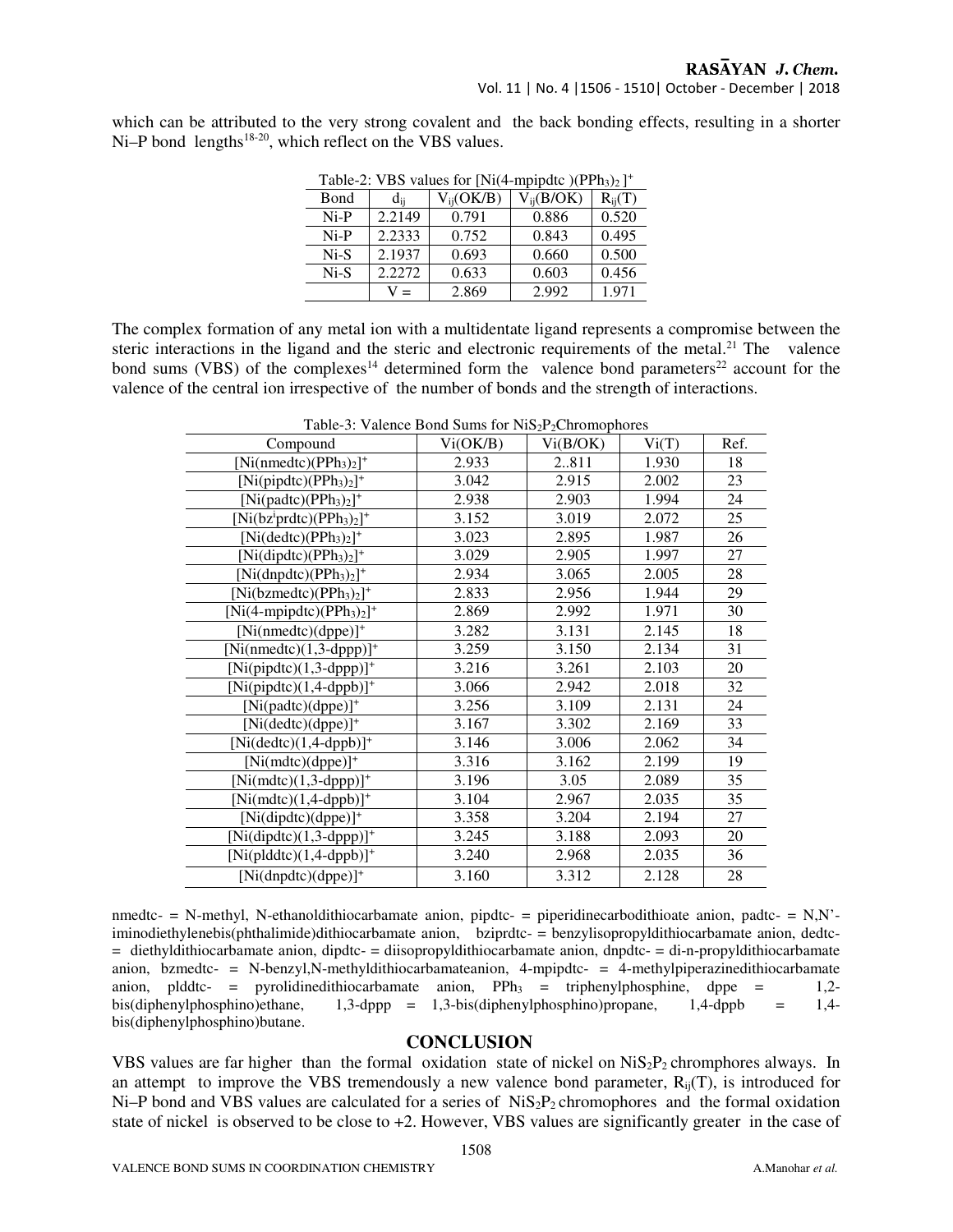1,2-dppe and 1,3-dppp adducts because of very strong covalent and the back bonding effects of Ni–P bond, which reflects on the VBS values.

## **ACKNOWLEDGMENT**

We would like to thank the HOD, Professors and Faculty members of Department of Chemistry, College of Science, Eritrea Institute of Technology, Eritrea, N. E. Africa, for their constant support and encouragements to construct this research paper.

## **REFERENCES**

- 1. R. Mayildurai, G. Dhinakaran, S. Karthikeyan and R. Ashok Kumar, *Rasayan J. Chem*., **10**, 1242 (2017), **DOI:** 10.7324/RJC.2017.1041921
- 2. M. Vijayalakshmi, *Rasayan J. Chem.*, **11**, 857 (2018), **DOI:**10.31788/RJC.2018.1123033
- 3. V. Sidey and A. Shteyfan*, J. Physics and Chemistry of Solids*, **103**, 73 (2017), **DOI:** 10.1016/j.jpcs.2016.12.004
- 4. Pauling, *The Nature of Chemical Bonding,* 3 rdedn., Cornell Ithaca, NY, (1960)
- 5. I. D. Brown, *Structure and Bonding in crystals*, M. O'Keeffe, A. Navrotsky, Eds., Vol. 2 Academic, NY, (1981)
- 6. M. O. Keeffe, *Structure and Bonding*, **71**, 162 (1989)
- 7. A. Manohar, K. Ramalingam, G. Bocelli and A. Cantoni, *Polish J. Chem*.,**75**, 147 (2001)
- 8. S. Thirumaran, K. Ramalingam and G. Bocelli, *Main Group Metal Chem*., **22**, 423 (1999),**DOI:**  10.1515/MGMC.1999.22.7.423
- 9. K. Karpagavel and A. Manohar, *Orient. J. Chem*., **30**, 879 (2014), **DOI:** 10.13005/ojc/300268
- 10. B. Arul Prakasam, K. Ramalingam, M.Saravanan, G. Bocelli and A. Cantoni, *Polyhedron*, **23**, 77 (2004), **DOI:** 10.1016/j.poly.2003.09.013
- 11. A. Manohar, K. Ramalingam, K.Karpagavel, and G.Bocelli, *Adv. Materials Res*., **584**, 84 (2012)
- 12. H. Holden Thorp, *Inorg. Chem*., **31**, 1585 (1992), **DOI:** 10.1021/ic00035a012
- 13. W. Liu and H. H. Thorp, *Inorg. Chem*., **92**, 4102 (1993), **DOI**: 10.1021/ic00071a023
- 14. N. E. Brese and M. O. Keeffe, *Acta Cryst*., **B47**, 192 (1991), **DOI:** 10.1107/S0108768190011041
- 15. N. K. Ray, L. Samuels and N. G. Pan, *J. Chem. Phys*., **70**, 3680 (1979)
- 16. I. D. Brown and D. Altermatt, *Acta Crystagr*., **B41**, 244 (1985), **DOI:** 10.1107/S0108768185002063
- 17. A. Manohar and K. Karpagavel, *Orient. J. Chem*., **30**, 351 (2014), **DOI:** 10.13005/ojc/300147
- 18. A. Manohar, K. Ramalingam, V. Venkatachalam , U. Casellato and R. Graziani, *Polyhedron*, **15**, 1971 (1997), **DOI:** 10.1016/S0277-5387(96)00532-3
- 19. R. Akilan, K. Sivakumar, V. Venkatachalam, K. Ramalingam, K. Chinnakali, and H. K. Fun, *Acta Crystallogr.*, **C51***,* 368 (1995), **DOI:** 10.1107/S010827019401070X
- 20. A. Manohar, K. Ramalingam, R. Thiruneelakandan, G. Bocelli and L. Righi.*Z. Anorg. Allg.Chem*., **627**, 1103 (2001), **DOI:**10.1002/1521-3749(200105)627:5<1103::AID-ZAAC1103>3.0.CO;2-8
- 21. S. P. Summers, K. A. Abboud, S. R. Farrah and G. J. Palenik, *Inorg. Chem*., **33**, 88 (1994), **DOI:** 10.1021/ic00079a017
- 22. M. O' Keefe and N. E. Brese, *J. Am. Chem. Soc*., **113**, 3226 (1991), **DOI:** 10.1021/ja00009a002
- 23. V. Venkatachalam, K. Ramalingam, R. Akilan, K. Sivakumar, K. Chinnakali and H. K. Fun, *Polyhedron*, **15**, 1289 (1996), **DOI:** 10.1016/0277-5387(95)00377-0
- 24. V. Venkatachalam, K. Ramalingam, G. Bocelli, A. Cantoni, *Inorg. Chim. Acta*, **257**, 49 (1997), **DOI:** 10.1016/S0020-1693(96)05447-3
- 25. R. Pastorek, J. Kamenicek, M. Pavilicek, J. Husarek, Z. Sindelar and Z. Zak, *Polish J. Chem*., **76**, 1545 (2002)
- 26. K. Ramalingam, G. Aravamudan and M. Seshasayee, *Inorg. Chem. Acta*, **128**, 231(1987), **DOI:** 10.1016/S0020-1693(00)86550-0
- 27. V. Venkatachalam, K. Ramalingam, T.C.W. Mak and L. B. Cheng, *Polyhedron*,**15**, 1295 (1996), **DOI**: doi.org/10.1016/0277-5387(95)00376-2
- 28. B. Arul Prakasam, K. Ramalingam, M. Saravanan, G. Bocelli and A. Cantoni, *Polyhedron,* **23**, 77 (2004), **DOI:** 10.1016/j.poly.2003.09.013